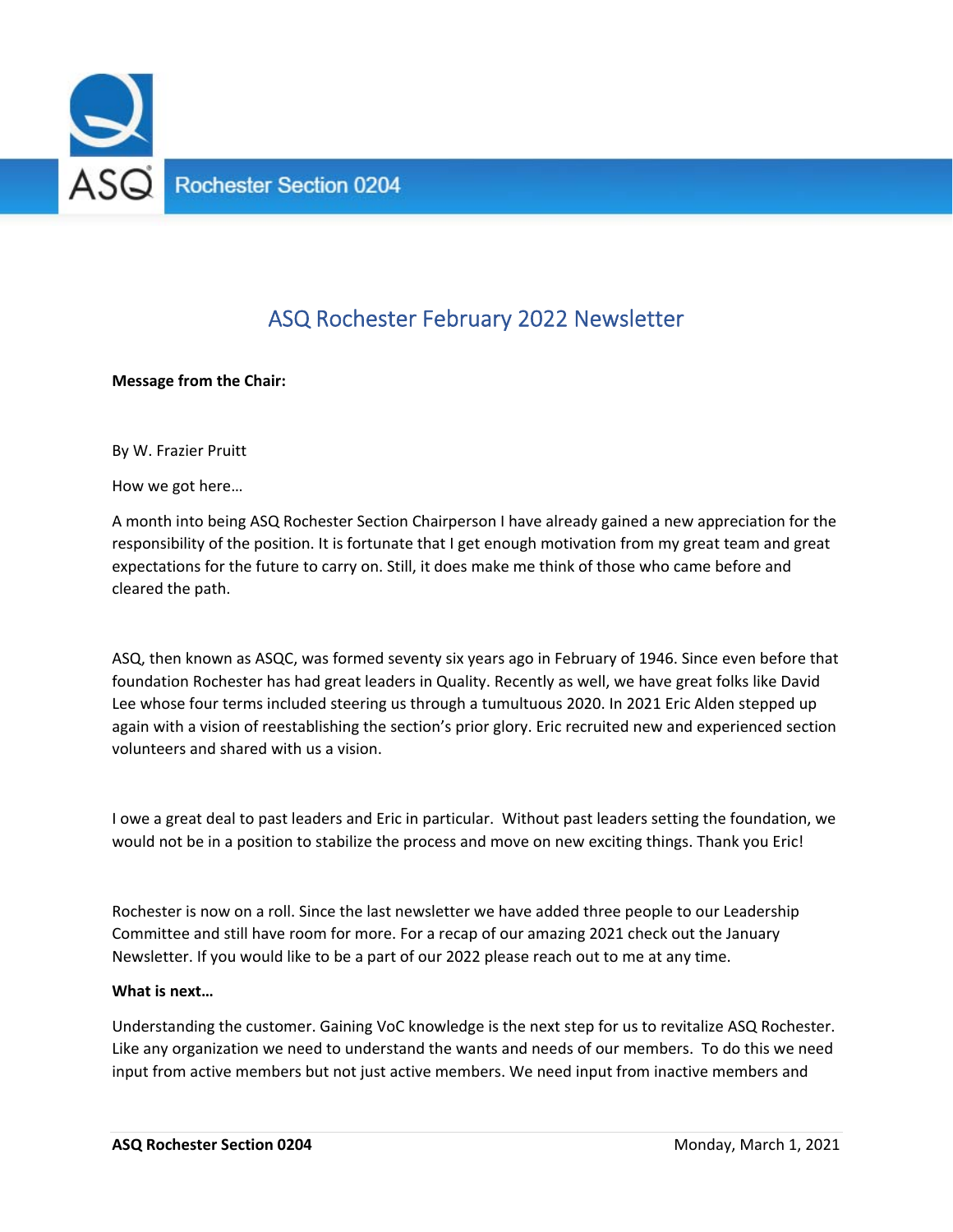

## **Rochester Section 0204**

potential members and even former members. We need input from people who have never heard of ASQ and people from other functions that could benefit from our tools and knowledge.

Please help by taking five minutes to complete our survey and share it with as many people as you can. Link to Survey (you may even win a \$25 gift card)

All the best,

Frazier

# Newsletter Updates

It was an incredible year of rebuilding and ASQ Rochester has started some amazing new offerings. Below are some of the highlights.

#### **Highlights from January**

In January Eric Alden presented "Reliability Engineering with Excel and Pivot Tables" at RAMS (The Annual Reliability and Maintainability Symposium). This is a prestigious conference and his paper was well received. Congratulations and thank you Eric! The paper will be posted at our website ASQRochester.org

Also in January, ASQ Rochester hosted a presentation by Stefan Friedrich on "Automated Gaging: How to Improve Traceability & Process Control." Stefan has followed up on his blog to capture some of the two way discussion from the presentation. I recommend it for anything thinking about Quality 4.0. The blog can be found here and the recording from the presentation here.

### Coming up soon!

Anyone looking for professional development or RUs, should mark the calendars for the following:

February 23 from 6:30 PM to 7:30 PM Therese Costich is presenting "Surfing the Tsunami of the Digital Transformation Journey." Therese is the author of "Excelling on a Digital Transformation Journey ‐ A Field Guide That Will Help You Define Your Success," published by Quality Press.

In March John Predmore will present, "Better Root Cause Analysis for More Successful Problem‐ Solving." Keep your eye open for an email with the date and time. Signup for our emails at ASQRochester.com